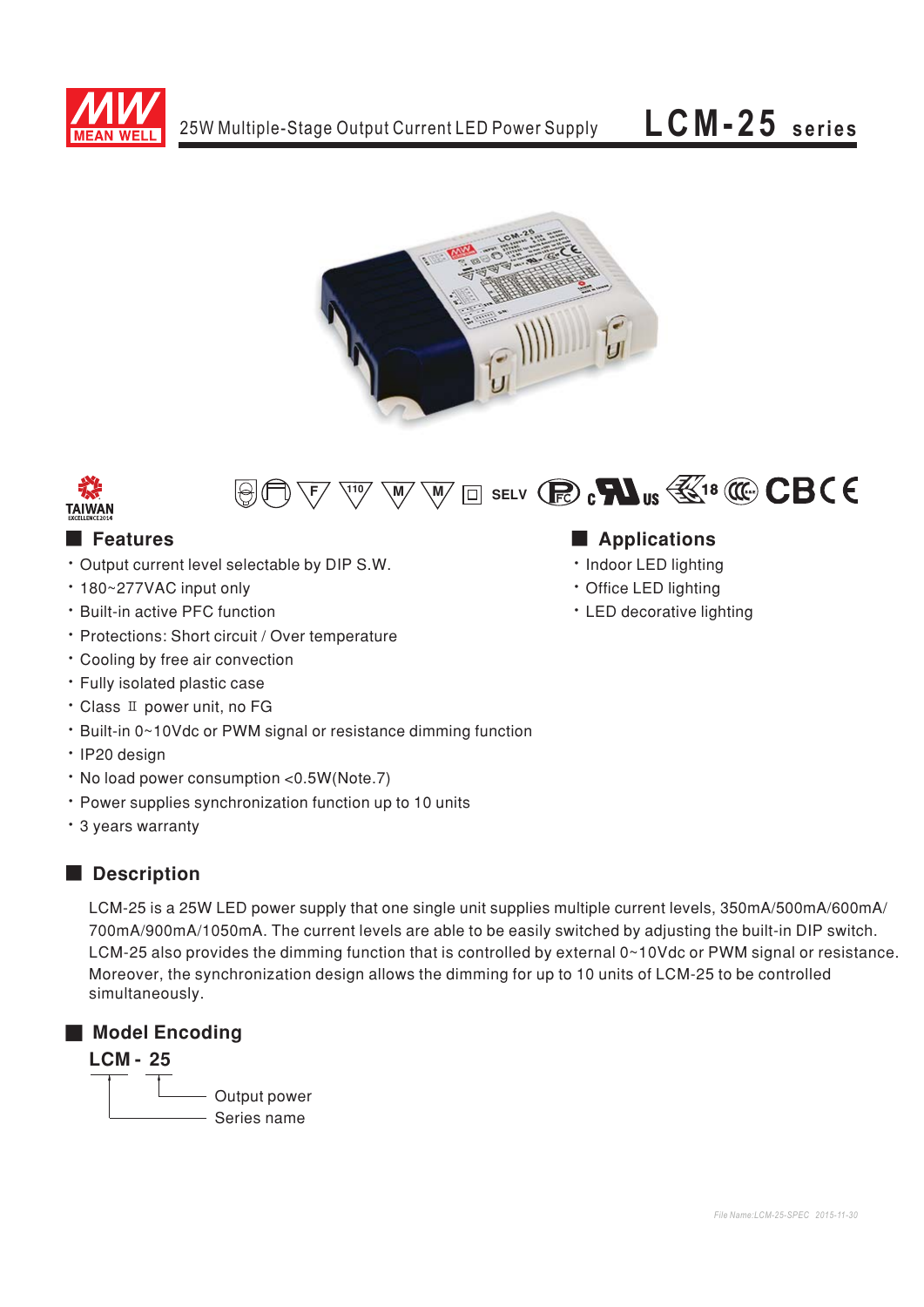

### **SPECIFICATION**

| <b>MODEL</b>        |                                                                                                                                          | <b>LCM-25</b>                                                                                                                                                                                                                                                                                                                                                                                                        |                                                                                                      |           |           |           |           |  |  |  |  |  |  |
|---------------------|------------------------------------------------------------------------------------------------------------------------------------------|----------------------------------------------------------------------------------------------------------------------------------------------------------------------------------------------------------------------------------------------------------------------------------------------------------------------------------------------------------------------------------------------------------------------|------------------------------------------------------------------------------------------------------|-----------|-----------|-----------|-----------|--|--|--|--|--|--|
|                     | <b>SELECTABLE CURRENT Note.3 350mA</b>                                                                                                   |                                                                                                                                                                                                                                                                                                                                                                                                                      | 500mA                                                                                                | 600mA     | 700mA     | 900mA     | 1050mA    |  |  |  |  |  |  |
|                     | <b>DC VOLTAGE RANGE</b>                                                                                                                  | $6 - 54V$                                                                                                                                                                                                                                                                                                                                                                                                            | $6 - 50V$                                                                                            | $6 - 42V$ | $6 - 36V$ | $6 - 28V$ | $6 - 24V$ |  |  |  |  |  |  |
|                     | <b>RATED POWER</b>                                                                                                                       | 18.9W<br>25.2W                                                                                                                                                                                                                                                                                                                                                                                                       |                                                                                                      |           |           |           |           |  |  |  |  |  |  |
|                     | <b>RIPPLE CURRENT</b>                                                                                                                    | ±5.0%                                                                                                                                                                                                                                                                                                                                                                                                                |                                                                                                      |           |           |           |           |  |  |  |  |  |  |
| <b>OUTPUT</b>       | RIPPLE & NOISE (max.) Note.2 400mVp-p                                                                                                    |                                                                                                                                                                                                                                                                                                                                                                                                                      |                                                                                                      |           |           |           |           |  |  |  |  |  |  |
|                     | NO LOAD OUTPUT VOLTAGE (max.) 59V                                                                                                        |                                                                                                                                                                                                                                                                                                                                                                                                                      |                                                                                                      |           | 41V       |           |           |  |  |  |  |  |  |
|                     | <b>CURRENT ACCURACY</b>                                                                                                                  | ±5.0%                                                                                                                                                                                                                                                                                                                                                                                                                |                                                                                                      |           |           |           |           |  |  |  |  |  |  |
|                     | <b>SETUP, RISE TIME</b>                                                                                                                  | Note.5 500ms, 50ms / 230VAC at full load                                                                                                                                                                                                                                                                                                                                                                             |                                                                                                      |           |           |           |           |  |  |  |  |  |  |
|                     | HOLD UP TIME (Typ.)                                                                                                                      | 30ms / 230VAC at full load                                                                                                                                                                                                                                                                                                                                                                                           |                                                                                                      |           |           |           |           |  |  |  |  |  |  |
|                     | <b>VOLTAGE RANGE</b><br>Note.4                                                                                                           | 180~277VAC                                                                                                                                                                                                                                                                                                                                                                                                           | $254 - 392VDC$                                                                                       |           |           |           |           |  |  |  |  |  |  |
|                     | <b>FREQUENCY RANGE</b>                                                                                                                   | $47 - 63$ Hz                                                                                                                                                                                                                                                                                                                                                                                                         |                                                                                                      |           |           |           |           |  |  |  |  |  |  |
|                     | <b>POWER FACTOR (Typ.)</b>                                                                                                               |                                                                                                                                                                                                                                                                                                                                                                                                                      | PF≧0.94/230VAC, PF≧0.91/277VAC at full load (Please refer to "Power Factor Characteristic" section)  |           |           |           |           |  |  |  |  |  |  |
|                     | <b>TOTAL HARMONIC DISTORTION</b>                                                                                                         |                                                                                                                                                                                                                                                                                                                                                                                                                      |                                                                                                      |           |           |           |           |  |  |  |  |  |  |
| <b>INPUT</b>        |                                                                                                                                          |                                                                                                                                                                                                                                                                                                                                                                                                                      | THD<20% when output loading $\geq$ 50% at 230VAC input and output loading $\geq$ 75% at 277VAC input |           |           |           |           |  |  |  |  |  |  |
|                     | <b>EFFICIENCY (Typ.)</b><br>Note.6                                                                                                       |                                                                                                                                                                                                                                                                                                                                                                                                                      | 86%                                                                                                  |           |           |           |           |  |  |  |  |  |  |
|                     | <b>AC CURRENT (Typ.)</b>                                                                                                                 |                                                                                                                                                                                                                                                                                                                                                                                                                      | 0.17A/230VAC<br>0.15A/277VAC                                                                         |           |           |           |           |  |  |  |  |  |  |
|                     | <b>INRUSH CURRENT(max.)</b>                                                                                                              |                                                                                                                                                                                                                                                                                                                                                                                                                      | COLD START 20A(twidth=260,us measured at 50% Ipeak) at 230VAC                                        |           |           |           |           |  |  |  |  |  |  |
|                     | MAX. No. of PSUs on 16A<br><b>CIRCUIT BREAKER</b>                                                                                        | 26 units (circuit breaker of type B) / 44 units (circuit breaker of type C) at 230VAC                                                                                                                                                                                                                                                                                                                                |                                                                                                      |           |           |           |           |  |  |  |  |  |  |
|                     | <b>LEAKAGE CURRENT</b>                                                                                                                   | <0.5mA/240VAC                                                                                                                                                                                                                                                                                                                                                                                                        |                                                                                                      |           |           |           |           |  |  |  |  |  |  |
|                     | <b>SHORT CIRCUIT</b>                                                                                                                     | Constant current limiting, recovers automatically after fault condition is removed                                                                                                                                                                                                                                                                                                                                   |                                                                                                      |           |           |           |           |  |  |  |  |  |  |
| <b>PROTECTION</b>   | <b>OVER TEMPERATURE</b>                                                                                                                  | Shut down o/p voltage, recovers automatically after temperature goes down                                                                                                                                                                                                                                                                                                                                            |                                                                                                      |           |           |           |           |  |  |  |  |  |  |
|                     | <b>DIMMING</b>                                                                                                                           | Please refer to "Dimming Operation" section                                                                                                                                                                                                                                                                                                                                                                          |                                                                                                      |           |           |           |           |  |  |  |  |  |  |
| <b>FUNCTION</b>     | <b>SYNCHRONIZATION</b>                                                                                                                   | Please refer to "Synchronization Operation" section                                                                                                                                                                                                                                                                                                                                                                  |                                                                                                      |           |           |           |           |  |  |  |  |  |  |
|                     | <b>WORKING TEMP.</b>                                                                                                                     | -30 $\sim$ +60°C (Please refer to "Derating Curve" section)                                                                                                                                                                                                                                                                                                                                                          |                                                                                                      |           |           |           |           |  |  |  |  |  |  |
|                     | <b>WORKING HUMIDITY</b>                                                                                                                  | 20 ~ 90% RH non-condensing                                                                                                                                                                                                                                                                                                                                                                                           |                                                                                                      |           |           |           |           |  |  |  |  |  |  |
| <b>ENVIRONMENT</b>  | <b>STORAGE TEMP., HUMIDITY</b>                                                                                                           | $-40 \sim +80^{\circ}$ C, 10 ~ 95% RH                                                                                                                                                                                                                                                                                                                                                                                |                                                                                                      |           |           |           |           |  |  |  |  |  |  |
|                     | <b>TEMP. COEFFICIENT</b>                                                                                                                 | $\pm$ 0.03%/°C (0 ~ 50°C)                                                                                                                                                                                                                                                                                                                                                                                            |                                                                                                      |           |           |           |           |  |  |  |  |  |  |
|                     | <b>VIBRATION</b>                                                                                                                         | 10 ~ 500Hz, 2G 10min./1cycle, period for 60min. each along X, Y, Z axes                                                                                                                                                                                                                                                                                                                                              |                                                                                                      |           |           |           |           |  |  |  |  |  |  |
|                     | <b>SAFETY STANDARDS</b>                                                                                                                  | UI8750, CSA C22.2 NO.250.0-08, ENEC EN61347-1, EN61347-2-13, EN62384 independent, GB19510.14, GB19510.1 approved                                                                                                                                                                                                                                                                                                     |                                                                                                      |           |           |           |           |  |  |  |  |  |  |
|                     | <b>WITHSTAND VOLTAGE</b>                                                                                                                 | I/P-O/P:3.75KVAC                                                                                                                                                                                                                                                                                                                                                                                                     |                                                                                                      |           |           |           |           |  |  |  |  |  |  |
| <b>SAFETY &amp;</b> | <b>ISOLATION RESISTANCE</b>                                                                                                              | I/P-O/P:>100M Ohms / 500VDC / 25°C/70% RH                                                                                                                                                                                                                                                                                                                                                                            |                                                                                                      |           |           |           |           |  |  |  |  |  |  |
| <b>EMC</b>          | <b>EMC EMISSION</b>                                                                                                                      | Compliance to EN55015, EN61000-3-2 Class C(≧50% load); EN61000-3-3; GB17625.1, GB17743                                                                                                                                                                                                                                                                                                                               |                                                                                                      |           |           |           |           |  |  |  |  |  |  |
|                     | <b>EMC IMMUNITY</b>                                                                                                                      | Compliance to EN61000-4-2,3,4,5,6,8,11, EN55024, EN61547 light industry level (surge 2KV), criteria A                                                                                                                                                                                                                                                                                                                |                                                                                                      |           |           |           |           |  |  |  |  |  |  |
|                     | <b>MTBF</b>                                                                                                                              | 298.6K hrs min.<br>MIL-HDBK-217F $(25^{\circ}C)$                                                                                                                                                                                                                                                                                                                                                                     |                                                                                                      |           |           |           |           |  |  |  |  |  |  |
| <b>OTHERS</b>       | <b>DIMENSION</b>                                                                                                                         | 105*68*23mm (L*W*H)                                                                                                                                                                                                                                                                                                                                                                                                  |                                                                                                      |           |           |           |           |  |  |  |  |  |  |
|                     | <b>PACKING</b>                                                                                                                           | 0.16Kg; 72pcs/12.5Kg/1.04CUFT                                                                                                                                                                                                                                                                                                                                                                                        |                                                                                                      |           |           |           |           |  |  |  |  |  |  |
| <b>NOTE</b>         | 1. All parameters NOT specially mentioned are measured at 230VAC input, rated load and 25 <sup>°C</sup> of ambient temperature.          |                                                                                                                                                                                                                                                                                                                                                                                                                      |                                                                                                      |           |           |           |           |  |  |  |  |  |  |
|                     | 2. Ripple & noise are measured at 20MHz of bandwidth by using a 12" twisted pair-wire terminated with a 0.1uf & 47uf parallel capacitor. |                                                                                                                                                                                                                                                                                                                                                                                                                      |                                                                                                      |           |           |           |           |  |  |  |  |  |  |
|                     | 3. Please refer to "DIP Switch Table" section.                                                                                           |                                                                                                                                                                                                                                                                                                                                                                                                                      |                                                                                                      |           |           |           |           |  |  |  |  |  |  |
|                     | 4. Derating may be needed under low input voltage. Please check the static characteristics for more details.                             |                                                                                                                                                                                                                                                                                                                                                                                                                      |                                                                                                      |           |           |           |           |  |  |  |  |  |  |
|                     | 5. Length of set up time is measured at first cold start. Turning ON/OFF the power supply may lead to increase of the set up time.       |                                                                                                                                                                                                                                                                                                                                                                                                                      |                                                                                                      |           |           |           |           |  |  |  |  |  |  |
|                     | 6. Efficiency is measured at 500mA/50V output set by DIP switch.                                                                         |                                                                                                                                                                                                                                                                                                                                                                                                                      |                                                                                                      |           |           |           |           |  |  |  |  |  |  |
|                     |                                                                                                                                          | 7. No load power consumption<0.5W is measured at 230VAC, with lighting fixture connected and output current dimmed to 0%.<br>8. The power supply is considered as a component that will be operated in combination with final equipment. Since EMC performance will be affected by the<br>complete installation, the final equipment manufacturers must re-qualify EMC Directive on the complete installation again. |                                                                                                      |           |           |           |           |  |  |  |  |  |  |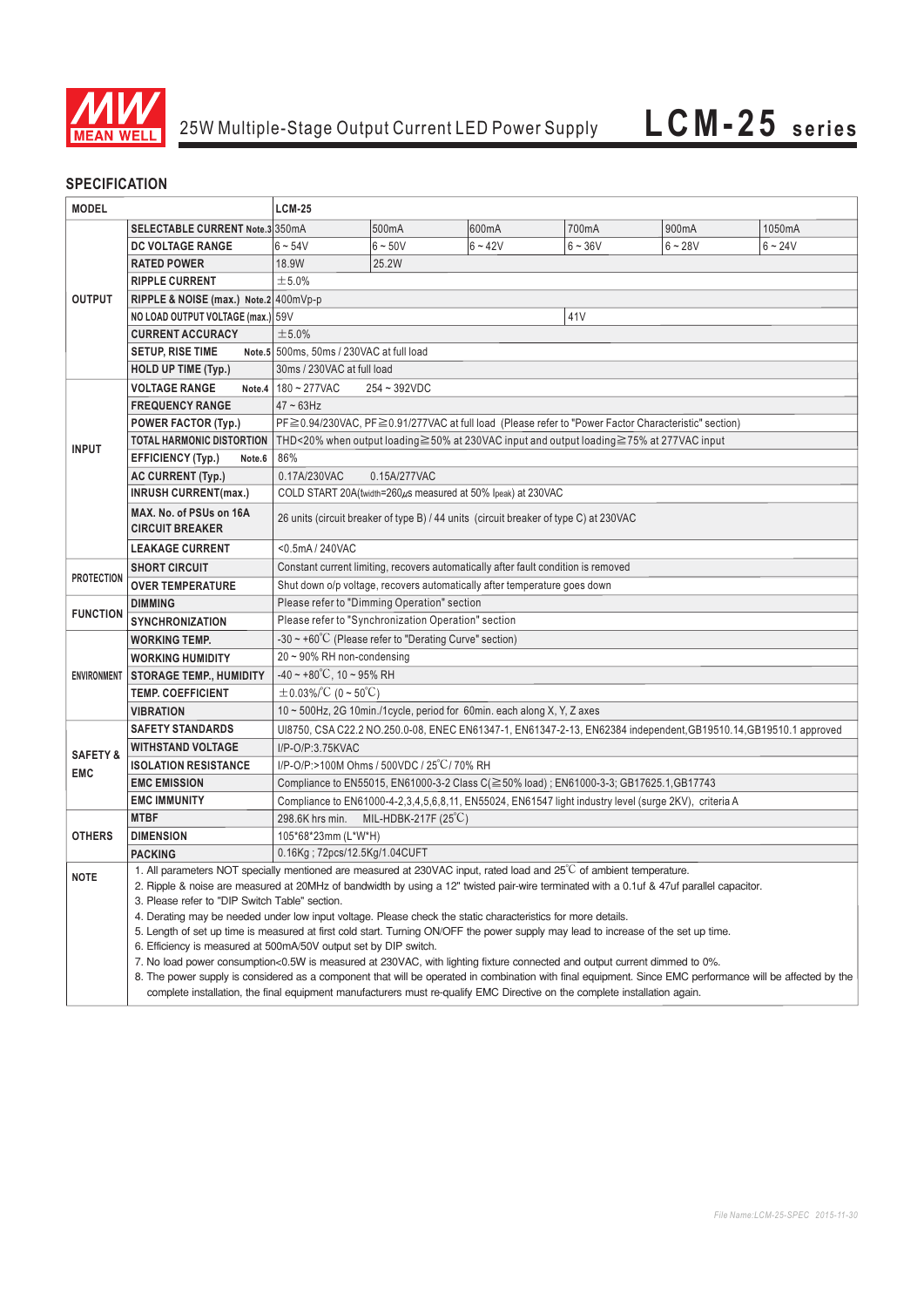

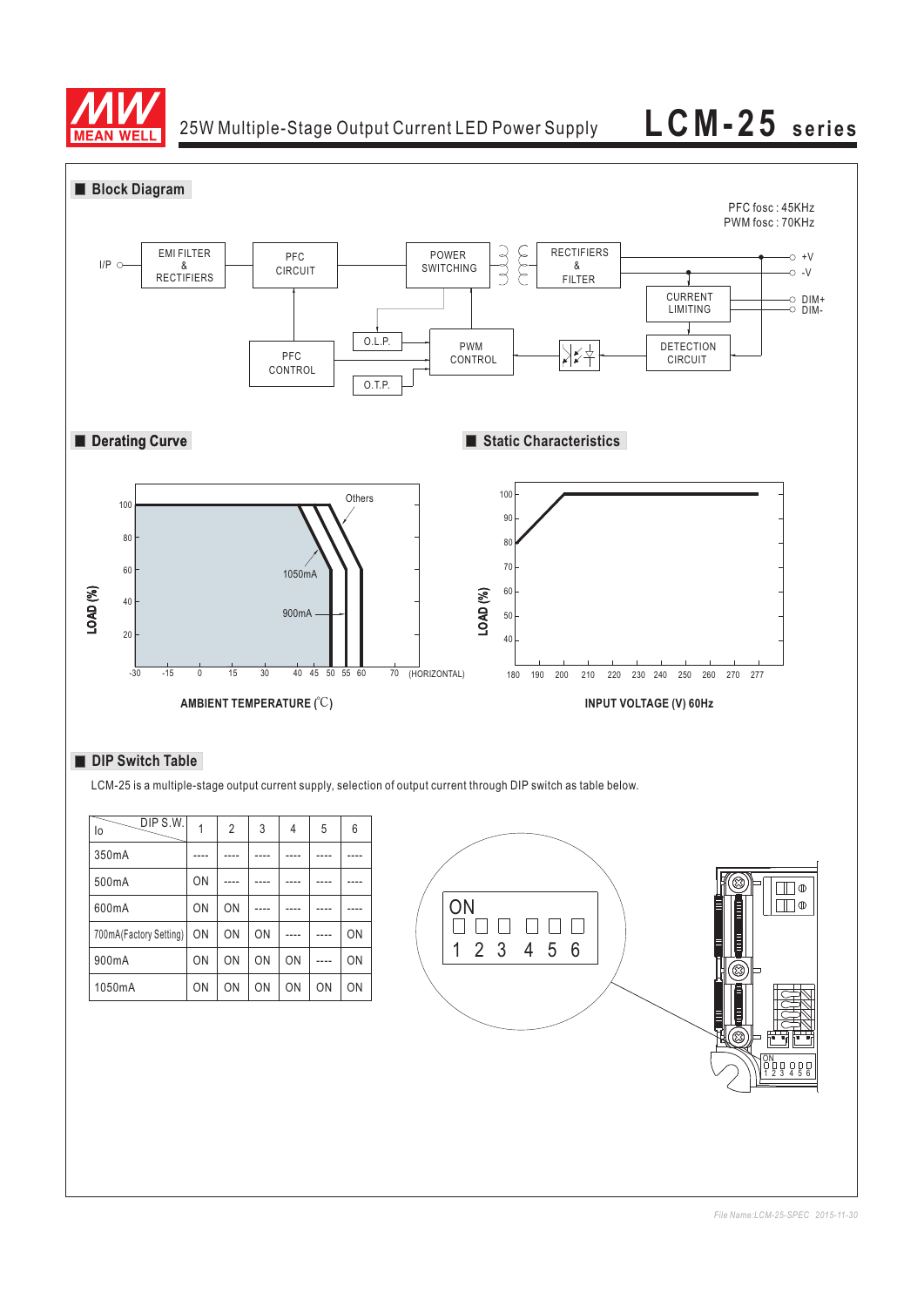



*File Name:LCM-25-SPEC 2015-11-30*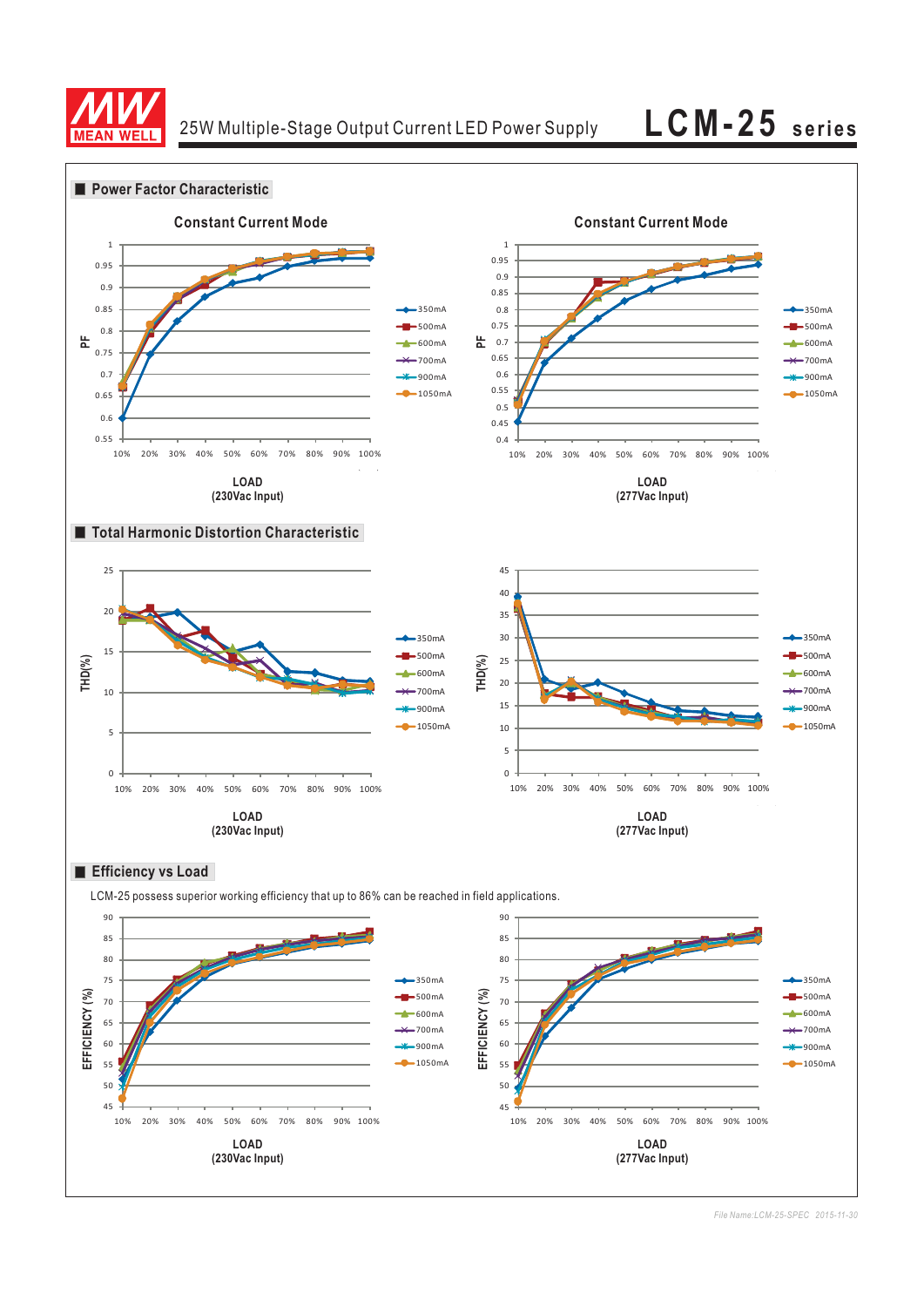

### **Dimming Operation**





※ Built-in 3 in 1 dimming function, output constant current level can be adjusted through output terminal by connecting a resistance or 0 ~ 10Vdc or 10V PWM signal between DIM+ and DIM-.

※ Please DO NOT connect "DIM-" to "-Vo".

※ Reference resistance value for output current adjustment (Typical)

| Resistance<br>value         | Single driver                                                                 | Short | $10K\Omega$ | $20K\Omega$                                                                                         | $30K\Omega$ | $40K\Omega$ | $50K\Omega$ | 60KΩ | 70KΩ | 80KΩ | $90K\Omega$ | $100K\Omega$ | OPEN      |
|-----------------------------|-------------------------------------------------------------------------------|-------|-------------|-----------------------------------------------------------------------------------------------------|-------------|-------------|-------------|------|------|------|-------------|--------------|-----------|
|                             | Multiple drivers<br>(N=driver quantity for synchronized<br>dimming operation) | Short |             | 10K Ω /N  20K Ω /N  30K Ω /N  40K Ω /N  50K Ω /N  60K Ω /N  70K Ω /N  80K Ω /N  90K Ω /N  100K Ω /N |             |             |             |      |      |      |             |              | -----     |
| Percentage of rated current |                                                                               | 0%    | 10%         | 20%                                                                                                 | 30%         | 40%         | 50%         | 60%  | 70%  | 80%  | 90%         | 100%         | 100%~108% |

|  |  |  |  |  |  |  |  | $\%$ 0 ~ 10V dimming function for output current adjustment (Typical) |  |
|--|--|--|--|--|--|--|--|-----------------------------------------------------------------------|--|
|--|--|--|--|--|--|--|--|-----------------------------------------------------------------------|--|

| Dimming value  | 0V | 1 <sub>1</sub> | 21<br><u>. v</u> | 3V<br>◡ | 4٧  | 51  | 6V  |     | 8V  | Q <sub>1</sub><br>ا ت | 10 <sub>b</sub> | <b>OPEN</b>           |
|----------------|----|----------------|------------------|---------|-----|-----|-----|-----|-----|-----------------------|-----------------|-----------------------|
| Output current | 0% | 10%            | 20%              | 30%     | 40% | 50% | 60% | 70% | 80% | 90%                   | 100%            | $100\%$ ~1<br>·108% l |

※ 10V PWM signal for output current adjustment (Typical): Frequency range :100Hz ~ 3KHz

| Duty value     | 0% | $0\%$ | 20% | 30% | 40% | 50% | 60% | 70% | 80% | 90% | 100% | <b>OPEN</b> |
|----------------|----|-------|-----|-----|-----|-----|-----|-----|-----|-----|------|-------------|
| Output current | 0% | 10%   | 20% | 30% | 40% | 50% | 60% | 70% | 80% | 90% | 100% | 100%~108%   |